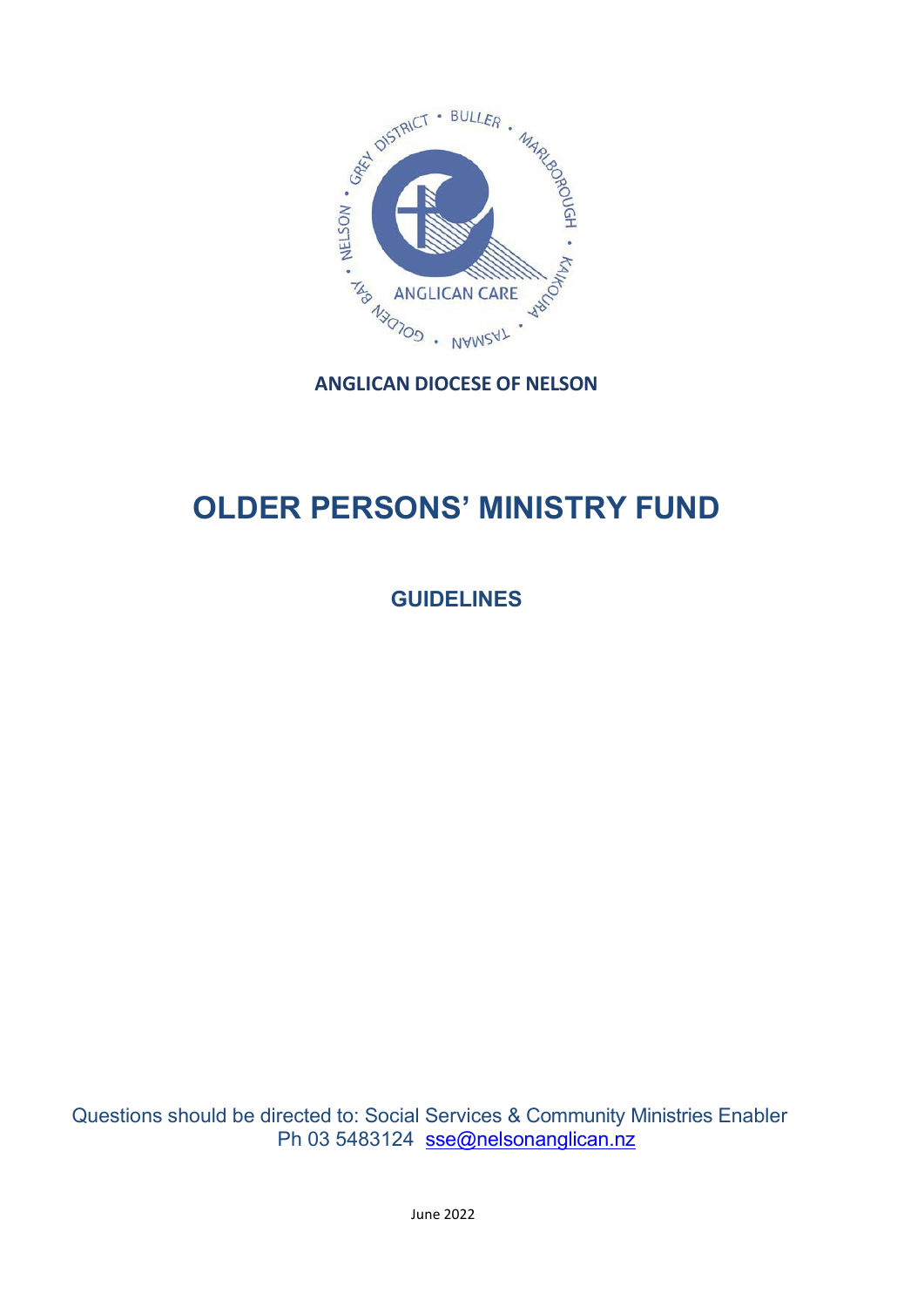## **INTRODUCTION**

### **Purpose**

This booklet is to assist you apply for Older Persons' Ministry Funding. This funding is for programmes or projects which focus on and benefit those aged 65 years and older, however there is discretion to include those aged from 50 years upwards whose needs align with those over 65.

#### **History**

The Diocese of Nelson originally owned and operated the Whareama Retirement Home in Stoke. This was sold in 2008 with the capital realised from the sale of the home being invested. The Older Persons' Ministry Fund represents some of that capital (and includes the capital advanced to the Home by the Ministry of Health for upgrade and improvements). The income generated is tagged specifically for ministry to older people, to be administered by the Anglican Care Charitable Trust (now the Anglican Care Committee).

### **How funds are allocated**

Fund income of \$5,000 each year is set aside for each parish to apply towards agreed ministries for older people.

The balance of Fund income forms a contestable fund for older persons' projects. The contestable Fund is allocated to deaneries on a proportional basis dependent on the population of older persons in each deanery in the latest census data.

Funds may be recalled if they are used otherwise than as indicated in the application or if their use is not accounted for accurately.

## **Guidelines**

The eligibility criteria and other funding guidelines in this booklet have been agreed to by the Standing Committee of the Diocese of Nelson.

Because part of the Fund arises from capital historically donated by the government, the government strategy to support community facing ministry must be followed when awarding grants. This Strategy is attached for your information.

## **Where to find application forms**

Available on [www.nelsonanglican.nz/grants-funding.](http://www.nelsonanglican.nz/grants-funding.) Alternatively, it can be emailed to you.

All applications must include a copy of a resolution from your Parish Vestry/Deanery or governing body supporting the project and approving the application. Please type and email your application.

#### **Due date for applications**

Applications for contestable funding **must** be received annually by **1st August** or will not be considered. Applications for non-contestable funding may be received at any time.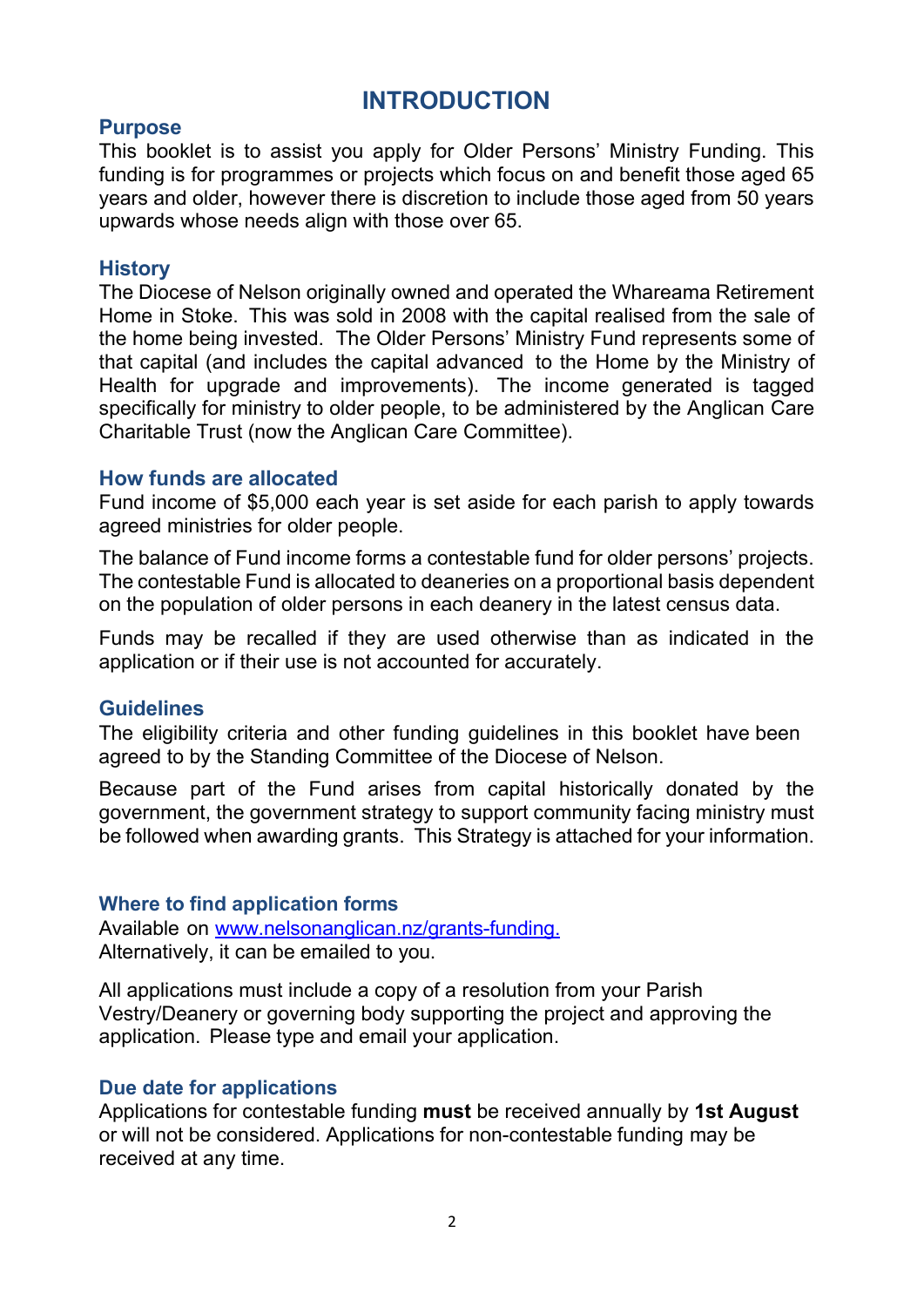## **GUIDELINES**

## **Eligibility for funding**

To be eligible for funding projects must:

- be supported by a robust application (whether applying for contestable or noncontestable funding)
- be accompanied by a budget and identify objectives, how they will be met and results measured
- be primarily Anglican based, either through a parish or deanery or other Anglican body. A parish, deanery or other Anglican body may form a partnership with another organisation, but the Anglican body is to prepare the application and must have a role in the governance of the project
- be community-facing, reaching outside the church and its members
- care for people in such a way that they are drawn into relationship and, through relationship, are gently and sensitively introduced to the good news of Jesus in a way best suited to their character and context.
- have adequate structures in place to oversee the project
- guarantee staff salaries for up to three years
- ensure that all involved in providing ministry in the Diocese are police checked and comply with SafeHere
- meet locally identified needs identified through community consultation
- provide support not currently available through government or other programmes (ie, fill gaps in mainstream services)
- meet the objectives of the Health of Older People Strategy.

## **Considerations when awarding funding**

- Funding should not undermine or diminish existing volunteer work
- Funding should not be used to subsidise or augment stipends, or to fund normal ministry duties or functions. In special cases a separate contract might be entered into with those in a part time position for clearly specified elder care work.
- There should be equity in funding between and within regions of the Diocese
- Negotiation within deaneries as to the application of funds is encouraged, as is consultation with neighbouring parishes over the possibility of a joint project.
- Projects that operate in partnership with other providers are encouraged
- The project budget can include volunteer expenses for such items as transport, where working in an isolated area.
- Funding for capital works will not be considered unless there are extenuating circumstances.
- All non-contestable parish funding must be exhausted or projected to be exhausted before an application is made for contestable funds
- No new or ongoing funds will be granted if applications or accountability reports contain insufficient information or evidence of effectiveness to support a grant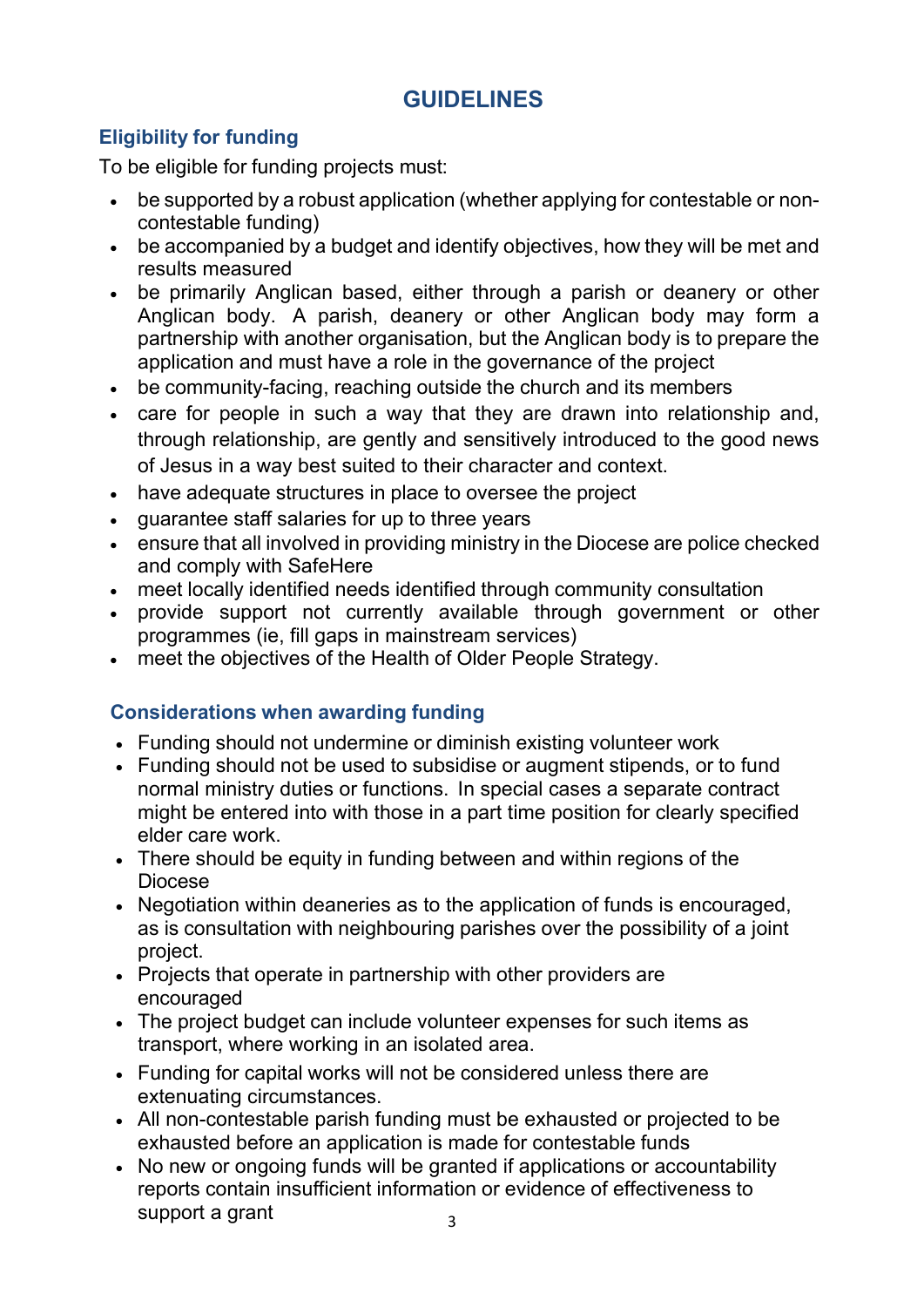- While employees are the responsibility of the parish and funding is a contribution only to overall project costs, including salary, the Anglican Care Committee will be mindful of the need for continuity of funding for up to three years where workers are employed.
- Paid employees must intentionally encourage a voluntary team to work alongside them.
- Parishes must plan to increase their own financial support of project/programme over time and/or seek alternative funding.

## **THINGS TO CONSIDER IF EMPLOYING A PAID WORKER**

The Older Persons Ministry Fund has only limited funds available for distribution. Any grant made is intended as a contribution only to projects/programmes and does not guarantee ongoing funding from the contestable fund. Applicants may choose to direct grant money towards payment of wages or salary, but the responsibility for any employee, including payment of wages or salary, remains that of the applicant.

A well-qualified person is unlikely to be interested in leaving one position for another unless there is some certainty of the position being for at least two years, although this won't necessarily be the case if the position is part time. While the ACC will bear in mind the need for certainty of funding for up to three years where projects have paid employees, the responsibility to plan for sustainability of the project (including reimbursement of employees) beyond this initial period rests with the applicant. It is important, therefore, that applicants plan to increase their own financial support of project/programme over time and/or seek alternative funding.

It is unfair to require an employee to make funding applications for their own job. Applicants should ensure that their governing body, such as Vestry, takes full ownership and responsibility for the project, including applications for funding and accountability reports. For this reason, a resolution of the governing body is required in support of all applications and accountability reports.

As employers, governing bodies such as parishes are subject to all the requirements of the NZ law of employment and should have in place good employment practises in respect of employees. For assistance, please refer to *'People Matter' – the Anglican Church Employment Guidelines* in the Policies and Procedures section of the red Diocese of Nelson Handbook.

Furthermore, any person involved in ministry to others in the Diocese of Nelson must comply with the requirements of SafeHere. This includes such matters as appointment processes, police vetting and training. ACC funding will only be available to ministries that undertake to have all those assisting police vetted and trained in SafeHere modules 1 and 2.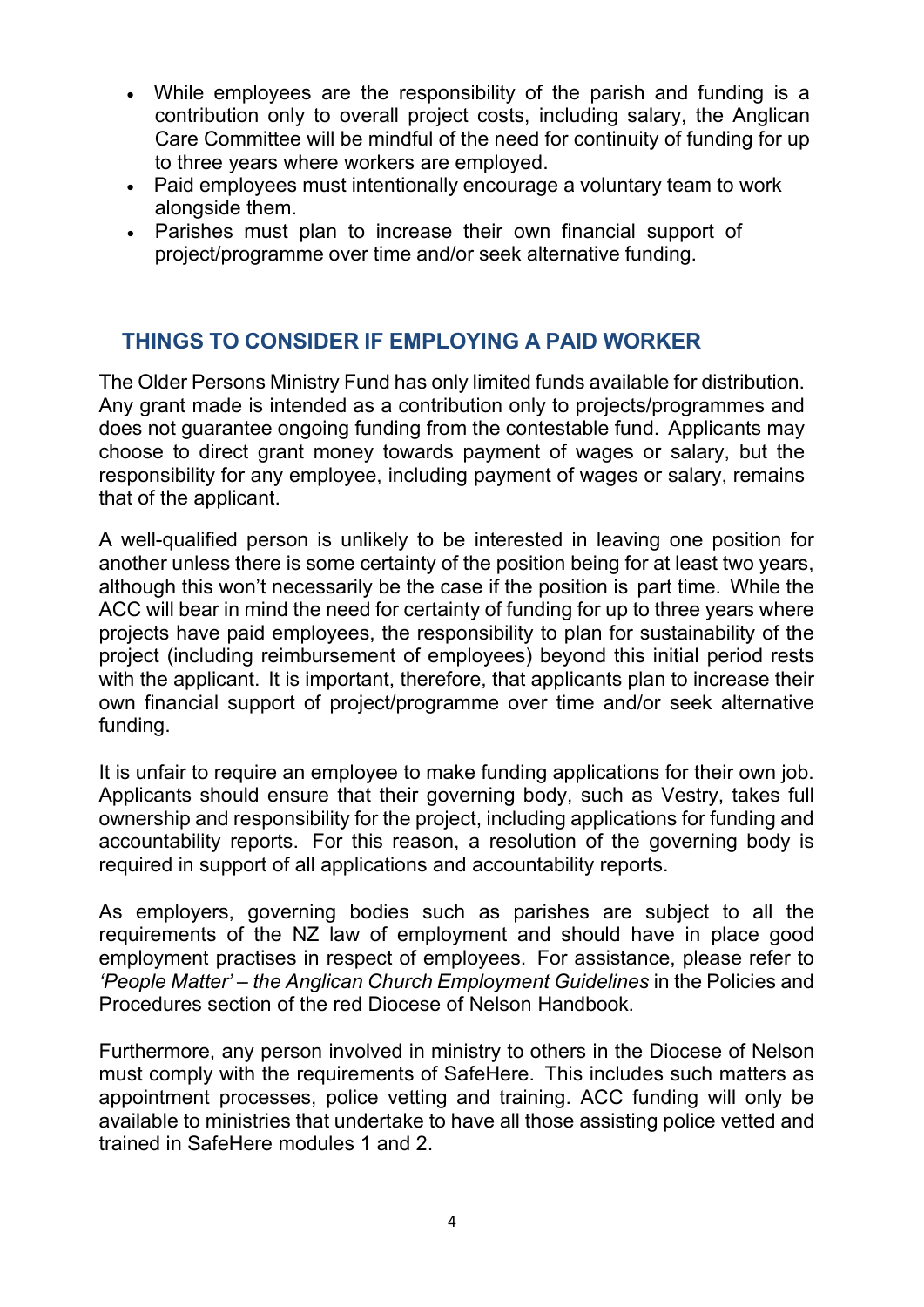## **NEW ZEALAND POSITIVE AGEING STRATEGY**

Ministry of Social Development

## **Background**

The 2001 New Zealand Positive Ageing Strategy reinforced Government's commitment to promote the value and participation of older people in communities. They have skills, knowledge and experience to contribute to society and the current and expected growth in the proportion of older people during the coming decades will provide New Zealand with a valuable resource.

The following principles were to guide the development of policies and services across the government sector into the future:

- Empower older people to make choices that enable them to live a satisfying life and lead a healthy lifestyle
- Provide opportunities for older people to participate in and contribute to family, whānau and community
- Reflect positive attitudes to older people
- Recognise the diversity of older people and ageing as a normal part of the lifecycle
- Affirm the values and strengthen the capabilities of older Māori and their whānau
- Recognise the diversity and strengthen the capabilities of older Pacific people
- Appreciate the diversity of cultural identity of older people living in New Zealand
- Recognise the different issues facing men and women
- Ensure older people, in both rural and urban areas, live with confidence in a secure environment and receive the services they need to do so; and
- Enable older people to take responsibility for their personal growth and development through changing circumstances.

The Strategy identified ten priority goals for older people:

- secure and adequate income
- equitable, timely, affordable, accessible health services
- affordable and appropriate housing options
- affordable and accessible transport options
- feel safe and secure and can age in the community
- a range of culturally appropriate services allows choices
- older people living in rural communities are not disadvantaged when accessing services
- people of all ages have positive attitudes to ageing and older people
- elimination of ageism and the promotion of flexible work options
- increasing opportunities for personal growth and community participation.